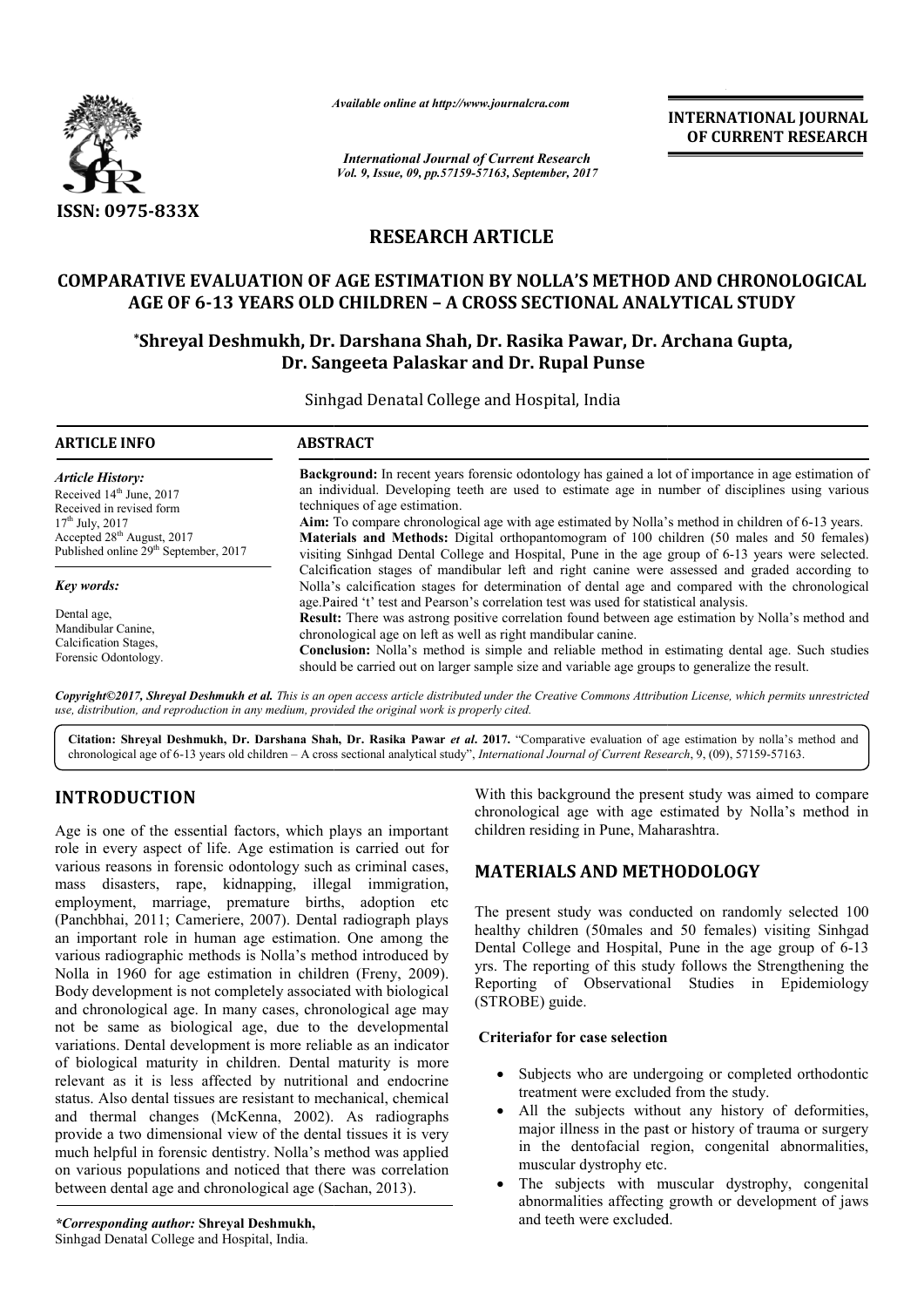**RESULTS**

## **METHODS**

This is a cross sectional study in which digital orthopantomogram of 100 children (50 Males and 50 Females) were taken from the dental records. Calcification stages of mandibular left and right canine were assessed and graded according to Nolla's calcification stages for determination of dental age.

#### **Nollas's Developmental Stages :** (Figure 1)

Stage 10: apical end of root completed Stage 9: root almost complete, apex open

- Stage 8: two-third of the root completed
- Stage 7: one-third of the root completed
- Stage 6: crown completed
- Stage 5: crown almost completed
- Stage 4: two-third of crown completed
- Stage 3: one-third of crown completed
- Stage 2: Initial calcification
- Stage 1: presence of crypt
- Stage 0: absence of crown

The mean chronological age and age estimated by Nolla's method in overall population for left canine was found to be  $10.06\pm1.91$  and  $9.31\pm1.94$  respectively. The mean chronological age and age estimation by Nolla's method in overall population for right canine was found to be 10.06±1.91 and 9.49±1.99. The mean chronological age of left and right mandibular canine in males is  $10.12 \pm 1.78$  and in females is 10.00±2.04. The mean age estimated by Nolla's method in Mandibular left canine in males was found to be  $9.12 \pm 1.86$  and in females was found to be  $9.5\pm2.01$ . Similarly, the mean age estimated by Nolla's method in Mandibular right canine in males was found to be 9.22±1.91 and in females was found to be  $9.76 \pm 2.05$  (Figure 2, 3& 4). When the age estimation by Nolla's method was compared with chronological age in total study population, the mean difference was found to be 0.75 for the left side canine and 0.57 for the right side canine. These difference was statistically not significant (p=0.365 for left side and  $p=0.516$  for right side). Among males, this difference was 1.0 for left side and 0.9 on right side which is statistically significant ( $p<0.05$ ) on the left as well as right side. Among the

**Table 1. Mean Difference between chronological age and age estimation of left and right canine in overall population and in males and females and their corresponding p value**

|        |                                                                                | Paired Differences |                |          |         |
|--------|--------------------------------------------------------------------------------|--------------------|----------------|----------|---------|
|        |                                                                                | Mean               | Std. Deviation | t value  | p value |
| Pair 1 | Estimation of Age by Nollas Method (in yrs) (Left Canine) - Chronological Age  | $-.75000$          | 1.15798        | $-6.477$ | .365    |
|        | (in yrs) (Left Canine)                                                         |                    |                |          |         |
| Pair 2 | Estimation of Age by Nollas Method (in yrs) (Right Canine) - Chronological Age | $-57000$           | 1.09411        | $-5.210$ | .516    |
|        | (in yrs) (Right Canine)                                                        |                    |                |          |         |
| Pair 3 | Estimation of Age by Nollas Method (in yrs) (Left Canine) MALE -               | $-1.00000$         | 1.08797        | $-6.499$ | .000    |
|        | Chronological Age (in yrs) (Left Canine) MALE                                  |                    |                |          |         |
| Pair 4 | Estimation of Age by Nollas Method (in yrs) (Left Canine) FEMALE -             | $-50000$           | 1.18235        | $-2.990$ | .234    |
|        | Chronological Age (in yrs) (Left Canine) FEMALE                                |                    |                |          |         |
| Pair 5 | Estimation of Age by Nollas Method (in yrs) (Right Canine) MALE -              | $-90000$           | 1.05463        | $-6.034$ | .000    |
|        | Chronological Age (in yrs) (Right Canine) MALE                                 |                    |                |          |         |
| Pair 6 | Estimation of Age by Nollas Method (in yrs) (Right Canine) FEMALE -            | $-24000$           | 1.04119        | $-1.630$ | .110    |
|        | Chronological Age (in yrs) (Right Canine) FEMALE                               |                    |                |          |         |

**Table 2. Correlation between Chronological age and age estimation by Nolla's Method**

|        |                                                                                                                    | Correlation | Sig. |
|--------|--------------------------------------------------------------------------------------------------------------------|-------------|------|
| Pair 1 | Estimation of Age by Nollas Method (in yrs) (Left Canine) & Chronological Age (in yrs) (Left Canine)               | .819        | .000 |
| Pair 2 | Estimation of Age by Nollas Method (in yrs) (Right Canine) & Chronological Age (in yrs) (Right Canine)             | .843        | .000 |
| Pair 3 | Estimation of Age by Nollas Method (in yrs) (Left Canine) MALE & Chronological Age (in yrs) (Left Canine) MALE     | .822        | .000 |
| Pair 4 | Estimation of Age by Nollas Method (in yrs) (Left Canine) FEMALE & Chronological Age (in yrs) (Left Canine) FEMALE | .830        | .000 |
| Pair 5 | Estimation of Age by Nollas Method (in yrs) (Right Canine) MALE & Chronological Age (in yrs) (Right Canine) MALE   | .839        | .000 |
| Pair 6 | Estimation of Age by Nollas Method (in yrs) (Right Canine) FEMALE & Chronological Age (in yrs) (Right Canine)      | .871        | .000 |
|        | <b>FEMALE</b>                                                                                                      |             |      |

According to above mentioned stages, Mandibular left and right canine were graded. When the radiographic reading lay between two grades this appraisal was indicated as the value of 0.5. When the radiograph showed a reading that was slightly greater than illustrated grade, but not as much as half way between that stage and the next, the value of 0.2 was added. If development of the tooth were slightly less than the grade indicated the value 0.7 was added.

## **Analysis**

Statistical analysis was done using SPSS 21.0v. Descriptive analysis was done to estimate the mean age. Paired t- test was done to compare between age estimation by Nolla's method and chronological age. Pearson's correlation test was used to assess the relation between the two methods. The level of statistical significance was kept at p< 0.05.

females, the mean difference in age estimated by Nolla's method when compared with chronological age was found to be 0.5 for left canine and 0.24 on right side. This difference is statistically not significant (p=0.23 for left side and p=0.11 on right side). Thus Nolla's method can be used to estimate age in females accurately, whereas in males Nolla's method shows an underestimation of age as compared to chronological age. (Table 1) In total study population of 100, there was a strong positive correlation between age estimation by nolla's method and chronological age on left as well as right side (r=0.819 on left side, r=0.843 on right side). This correlation was statistically significant (p<0.05). Similarly among males there was a strong positive correlation between age estimation by nolla's method and chronological age on left as well as right side  $(r=0.822$  on left side,  $r=0.830$  on right side). This correlation was statistically significant  $(p<0.05)$ .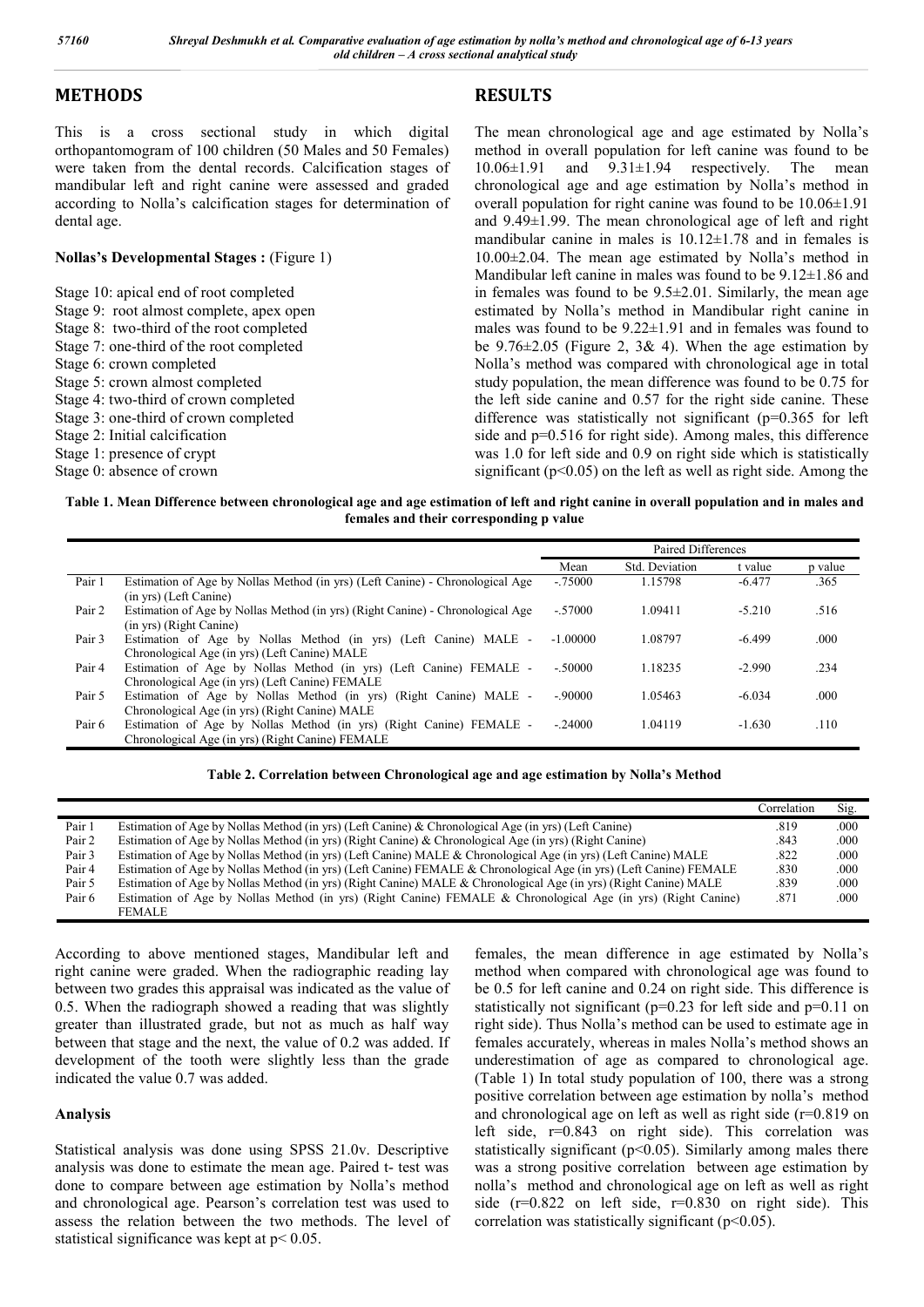

**Figure 1. Nollas developmental stages**



**Figure 2. Mean and SD of chronological age and age estimated by Nolla's method in overall population (left and right canine)**



**Figure 3. Mean and SD of chronological age and age estimated by Nolla's method in Males**



**Figure 4. Mean and SD of chronological age and age estimated by Nolla's method in females**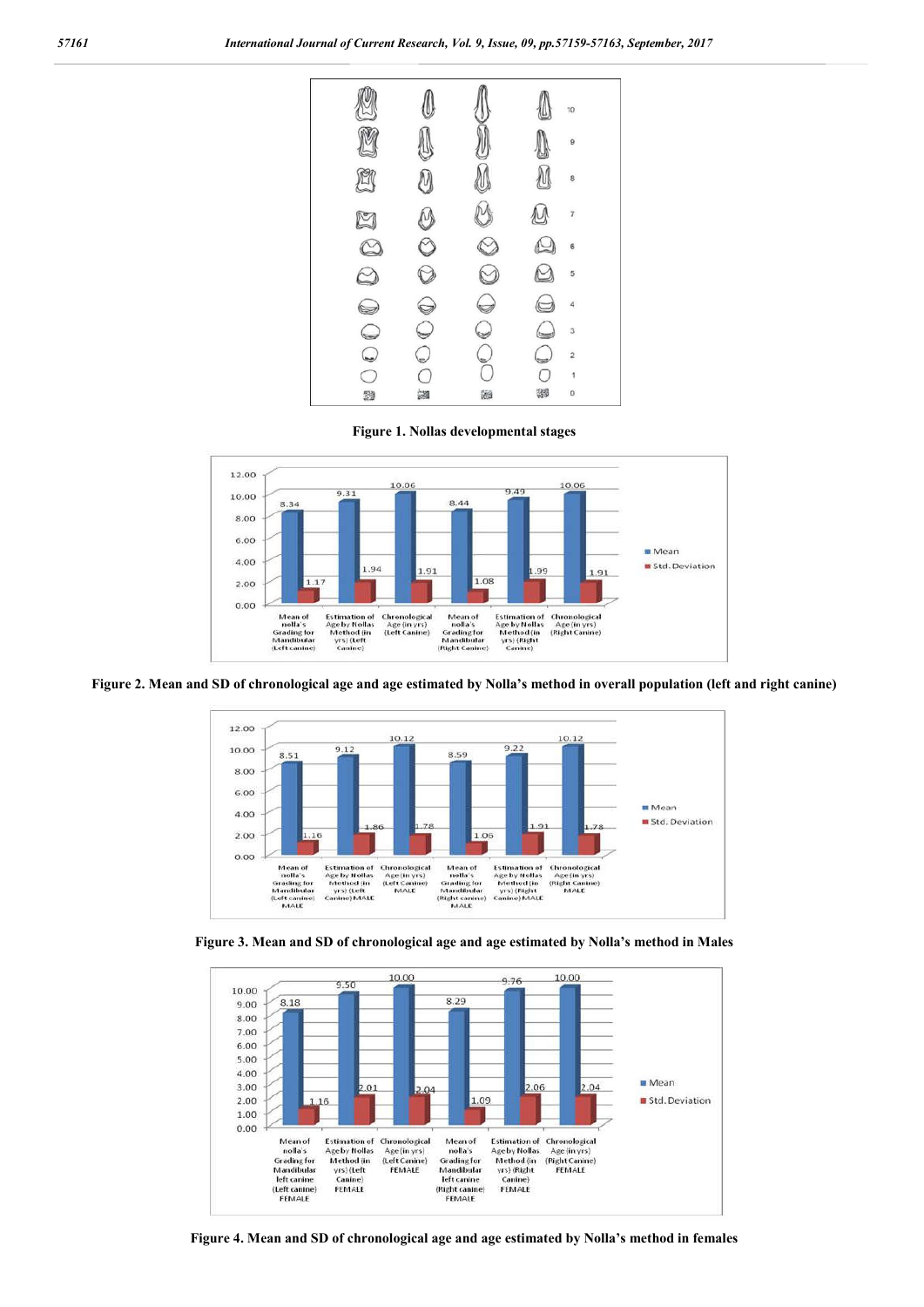Among females there was a strong positive correlation between age estimation by nolla's method and chronological age on left as well as right side ( $r=0.839$  on left side,  $r=0.871$ ) on right side). This correlation was statistically significant (p<0.05). (Table 2)

## **DISCUSSION**

One of the important aspects in forensic science is age estimation which is helpful in human identification and determining legal age in criminal cases (Gray, 1958). It can also be carried out for various reasons such as identification of mutilated victims of mass disasters, rape, kidnapping, employment, marriage, premature births, adoption, illegal immigration, pediatric endocrinopathy, and orthodontic malocclusion (Altunsoy *et al*., 2013). Age is estimated on the basis of chronological age, bone age, dental age, mental age, and various other factors such as height, weight etc. Dental age is the most reliable indicators of chronological age and is widely applicable in forensic and legal dentistry.Tooth being the integral part of body shows less variability and other developmental features and are indestructible. They can even survive after death and also remains relatively unchanged for thousands of years (Priyadarshini, 2015; Altunsoy *et al*., 2013). Amongst the various methods available for age determination in individuals, the radiological method has more benefits over histological and biochemical methods.The study of morphological parameters on dental x-ray of teeth is more valid as it is simple, noninvasive, easily reproducible on living and dead person and not likely to g*et al*tered by local factors (Panchbhai, 2011; Thomas *et al*., 2014). Age estimation methods applied in children and adolescent are Schour and Masseler method, Moorees, Fanning and Hunt method, Demirjian, Goldstein and Tanner method, Nolla's method and age estimation using open apices. Among these Nolla's method is known as the most accurate method and is based on the time of emergence of tooth in oral cavity and tooth calcification and is less influenced by environmental factors (Sachan, 2013; Mohammed *et al*., 2015). One of the advantages of Nolla's method is that it can be applied to an individual with or without the third molar (Priyadarshini *et al*., 2015). In the present study, dental age from 6-13 years in children was calculated using Nolla's method based on developmental stages (0-10) of right and left mandibular canine. Dental age was given according to development of right and left mandibular canine in females and males independently. The mean difference between actual (chronological) age and estimated (dental) age was stastically not significant in total population which means that both age advances at the same time. Nolla has given age norms for females and males separately and also excluding and including 3rd molars (Thomas *et al*., 2014). Comparing the chronological and dental age calculated by Nolla method for age assessment in left and right mandibular canine; the p value was found to be statistically insignificant (p>0.05) in females whereas it was statistically significant  $(p<0.05)$  in males. Among the females, the mean difference was 0.5 on the left side and 0.24 on the right side.

This difference is statistically not significant. It indicates that both the age assessed by mandibular right and left canine by Nolla's method and the chronological age, advanced in the same direction and is more or less similar to chronological age. Among the males, mean difference was 1.0 on the left side and 0.9 on the right side which is stastically significant on the right

as well on the left side .The difference between chronologic age and dental age shows variability which is called as individuality of growth in tooth development. For this reason lower than average difference in the canine development among male was found in our study (Nolla, 1960). Our study was supported by Anderson and his associates who found that Dental development is more strongly related to morphological development than to skeletal development in both genders (Anderson, 1975). Another study by Green found that dental age shows the highest degree of correlation with chronological age  $(r = 0.6774)$  and the lowest correlation with skeletal age  $(r = 0.4616)$ . (Green, 1961) In another study on Mangalorean children Nolla's method showed good correlation between chronological age and the estimated age and statistically no significant difference was found in males and females (Thomas *et al*., 2014). In our study no statistically difference was found in chronological age and estimated age among females whereas male group showed statistically significant difference. The mean dental ages were underestimated on both right and left sidecould be due to individuality in the development of teeth and growthin males and the sample size. The overall difference was insignificant between chronological and dental age which indicates that dental maturation in terms of development of canine also increased with the chronological age. (Anderson *et al*., 1975; Gray, 1958) Also according to our study females were ahead in dental maturation than males in all the ages (Castellanos *et al*., 1996; Koshy *et al*., 1998; Prabhakar *et al*., 2002; Hunter *et al*., 1966; Muller-Bolla *et al*., 2003). Thus it is possible to calculate dental age using Nolla's method. Further study has to be conducted in larger population of different age group and geographical location to generalize the outcome. In this study we used Nolla's method for age estimation, which would be the strength of the study. Smaller sample size can be the limitation of the study. Further studies on larger sample size are recommended for extrapolation of the result.

#### **Conclusion**

Nolla's method is a simple and reliable method to determine dental age. It matches with chronological age in overall studied population. To validate the result such studies should be carried out on larger sample size and variable age groups.

#### **Acknowledgements**

I thank Dr. Vineet Vinay for his help in statistical analysis and other detailing.

#### **Conflicts of Interest**

There are no conflicts of interest.

## **REFERENCES**

- Altunsoy M, Nur BG, Akkemik O, Ok E, Evcil MS. 2013. Dental Age Assessment: Validity of the Nolla Method in a Group of Western Turkish Children. *Marmara Dental Journal,* 2:49-52.
- Anderson DL, Thompson GW, Popovitch F.1975. Interrelationships of dental maturity, skeletal maturity, height and weight from age 4 to 14 years, Growth. 39:453- 62.
- Cameriere R, Flores-Mir C, Mauricio F, Ferrante L. 2007. Effects of nutrition on timing of mineralization in teeth in a